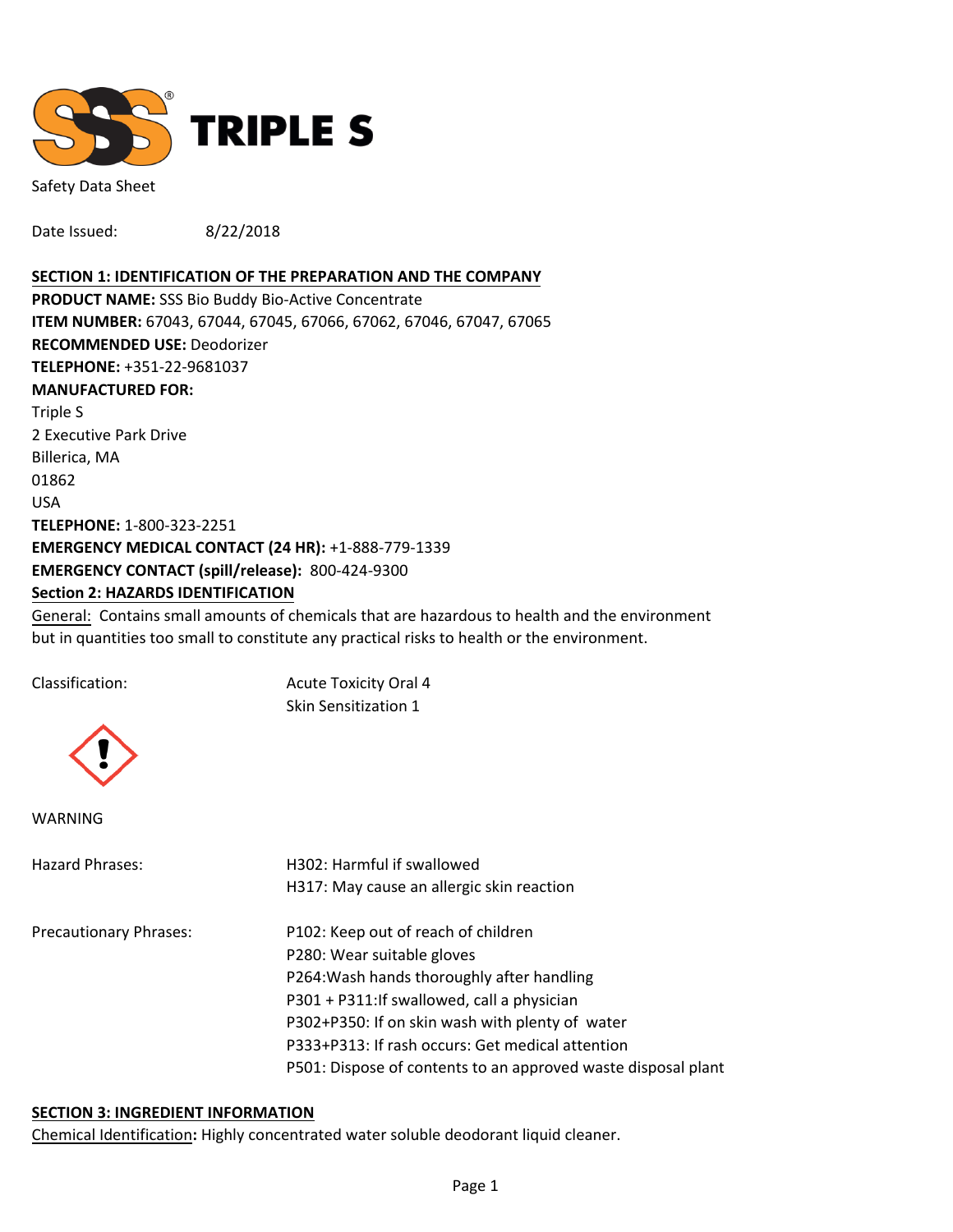Form/Shape: Comes in various sizes.

CAS Number: Not applicable since the product is a preparation.

EINECS/ELINCS #: Not applicable since the product is a preparation.

The product is a complex mixture of substances of which the following have been classified as presenting a health or environmental hazard or as having an occupational exposure limit within the meaning of the Directive 67/548/EEC or 1999/45/EC

| Level (%)    | CAS NR    | EC NR | Substance                  |
|--------------|-----------|-------|----------------------------|
| $0.5 - 2.5%$ | n/a       | n/a   | Fragrance                  |
| $3 - 6%$     | 9036-19-5 | n/a   | Non-ionic surfactant blend |
| $1 - 5%$     | 1300-72-7 | n/a   | Sodium xylene sulfonate    |
| $1 - 5%$     | n/a       | n/a   | <b>Bacteria</b>            |

### **SECTION 4: FIRST AID MEASURES**

General: No specific acute effects or symptoms are known.

Inhalation: No acute effects expected. If person is feeling unwell, remove to fresh air.

Ingestion: Possibility of ingestion limited due to product form and difficulty to chew and ingest. In the event of ingestion, rinse mouth thoroughly with water.

Skin: Wash off with soap and water.

Eyes: Possibility of eye contact limited. In the event, wash thoroughly with water or approved eyewash.

### **SECTION 5: FIRE FIGHTING MEASURES**

Extinguishing Media: Use extinguishing media appropriate for the surrounding fire. Water spray, fog or mist. Dry chemicals, sand etc.

Exposure Hazards **:** Thermal decomposition or burning may release a variety of products ranging from simple hydrocarbons to toxic/irritating gases including carbon monoxide and carbon dioxide. Full protective clothing should be worn before a confined fire space is entered. Self-contained breathing apparatus should be worn.

### **SECTION 6: ACCIDENTAL RELEASE MEASURES**

No special requirements for accidental release required. Apply good housekeeping practices.

### **SECTION 7: HANDLING AND STORAGE**

Usage Precautions: Follow normal good-housekeeping practices. Keep away from direct flames. Storage Precautions: Keep in cool, dry conditions in original containers at no more than 30° C

### **SECTION 8: EXPOSURE CONTROL AND PERSONAL PROTECTION**

Occupational Exposure limit: Not Established Respiratory Protection: None required under normal usage Protection: Although unexpected, avoid prolonged skin contact. Use chemically resistant gloves as needed. Eye Protection: None required

### **SECTION 9: PHYSICAL AND CHEMICAL PROPERTIES**

Appearance**:** Liquid Odor: Various Odor Threshold: Not determined Color: Clear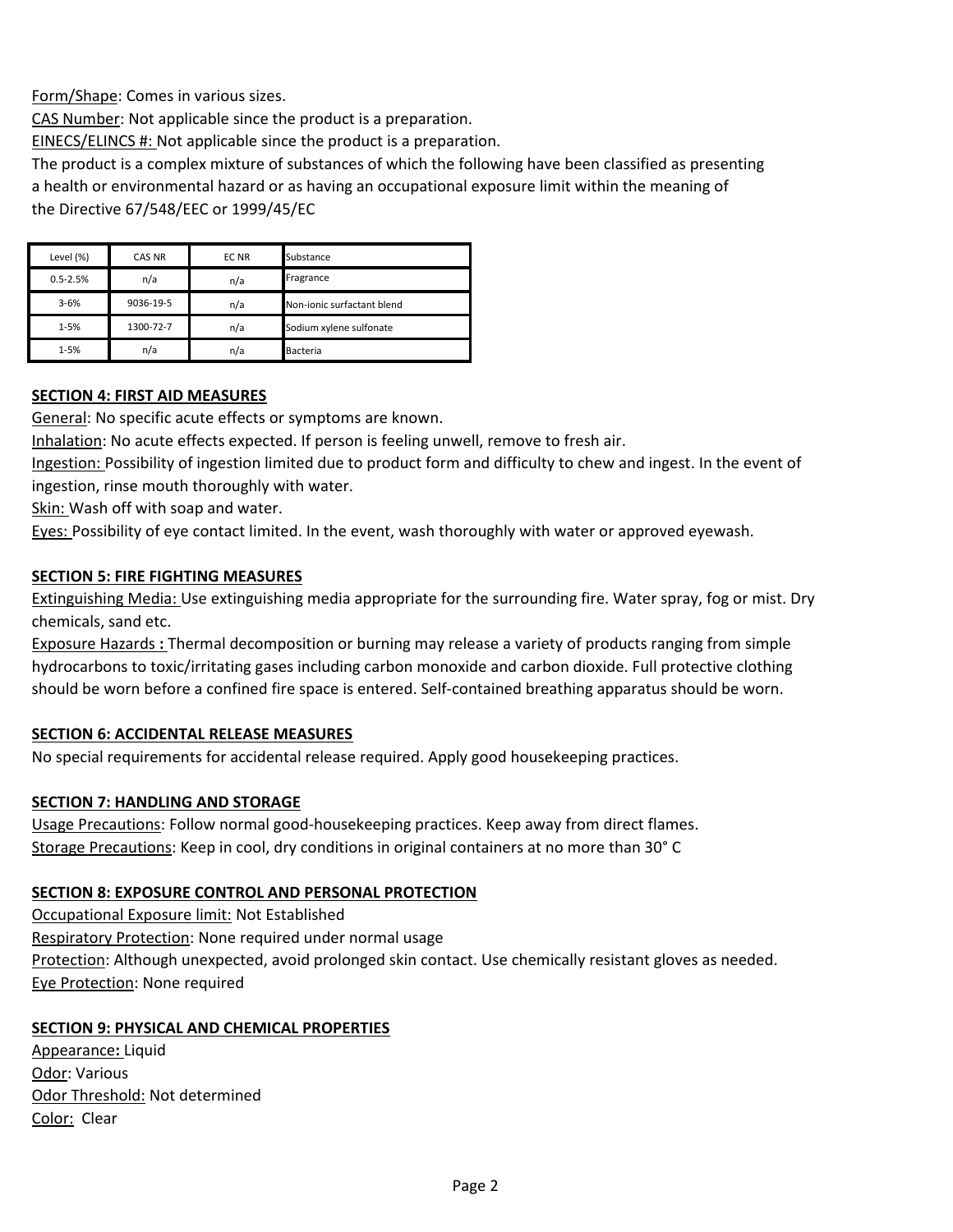pH value: Not determined/applicable Melting Pt: Estimated 60° C Boiling Pt: Not applicable. Flash pt: Not applicable. Evaporation Rate: Not applicable. Flammability: Not determined/applicable UEL: Not determined LEL: Not determined Vapor Pressure: Not determined/applicable Vapor Density: Not determined/applicable Relative Density: Not determined Solubility in water: Insoluble. Partition Coefficient: Not determined Autiignition Temperature: Not applicable Decomposition Temperature: Not determined/applicable RVOC: <18%

# **SECTION 10: STABILITY AND REACTIVITY**

Stability**:** Normally stable. Conditions to avoid: Avoid extreme heat and naked flames. Materials to avoid: Strong oxidizing agents. Decomposition Products: None under normal storage conditions.

## **SECTION 11: TOXICOLOGICAL INFORMATION**

Acute Effects: Ingredients include a small quantity of volatile fragrance chemicals which may contain small amounts of substances that are harmful if swallowed and/or irritating to the eyes and skin.

Chronic Effects: None are known.

Health Risks:

INHALATION: Prolonged exposure to volatile ingredients is unlikely to cause irritation or other adverse health effects. INGESTION: No practical risk of adverse health effects.

SKIN CONTACT: No practical risk of adverse health effects.

EYE CONTACT: No practical risk of adverse health effects.

### **SECTION 12: ECOLOGICAL INFORMATION**

No specific information has been established regarding the product. However according to the conventional method of Directive 99/45/EC the product is classified as harmful to aquatic organisms, or causing long-term effects in the aquatic environment.

Ecotoxicity: N/A Persistence and Degradability: N/A Bioaccumulative Potential: N/A Mobility in Soil: N/A Other Adverse Effects: N/A

### **SECTION 13: DISPOSAL CONSIDERATIONS**

Dispose of in accordance with Local Authority requirements e.g., for used product, as household waste

# **SECTION 14: TRANSPORT INFORMATION**